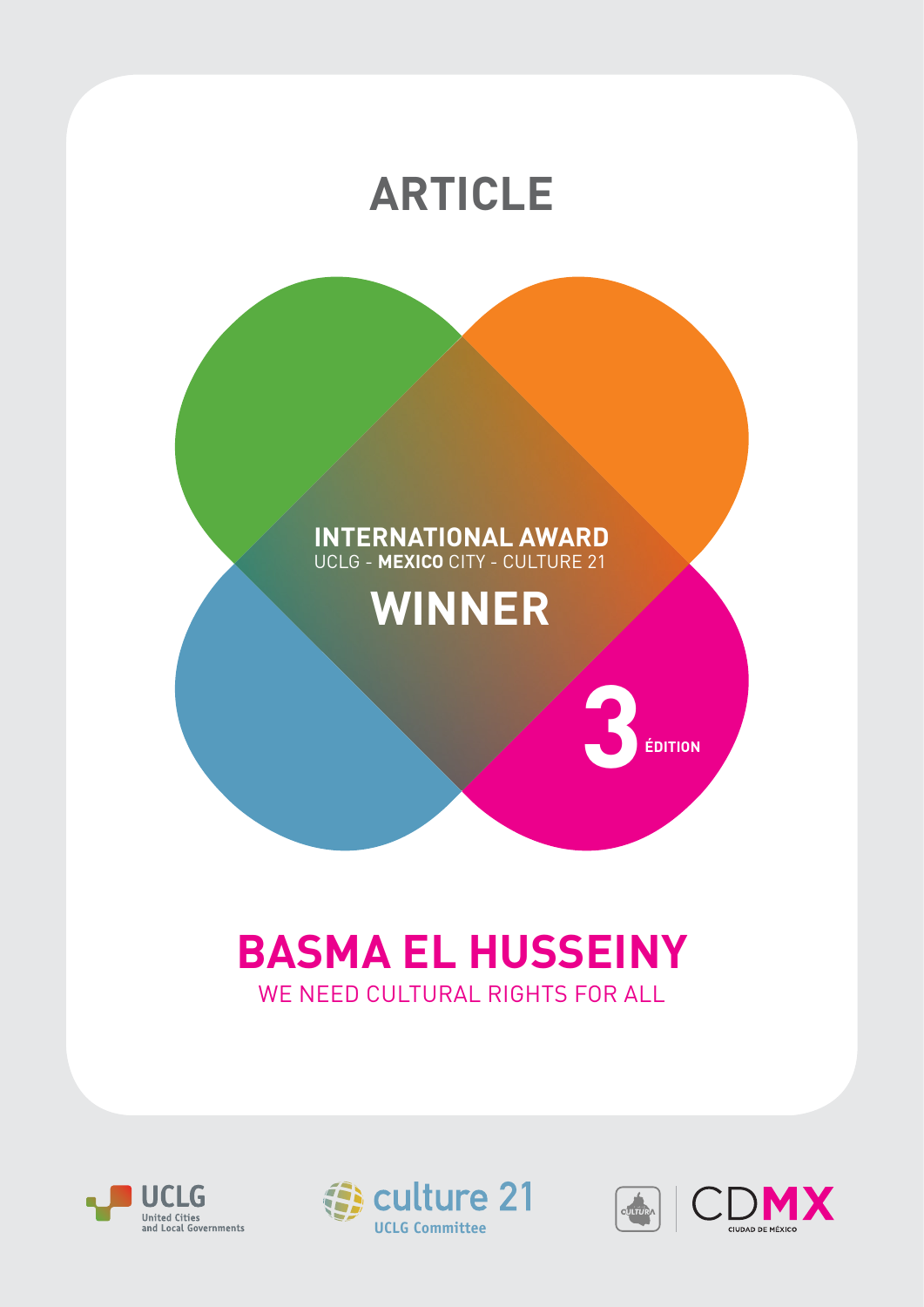



The cliché that the world has become a small village due to advances in communications technology is usually used to manifest how human beings are today more connected than ever, especially with the widening use of social media. I argue that despite of the great progress in communications over the past century, and also the major positive shift in awareness and consciousness that resulted in the creation of the first universal ethical code that is the Universal Declaration of Human Rights, and the ensuing structures and agreements that seek to put it into effect; despite these huge achievements, we see today a very divided world in terms of the distribution of wealth and access to basic services. It is also important to note that despite the increased virtual connectivity, physical mobility across countries has become more difficult than ever with the restrictions imposed by rich countries against incoming visitors from poorer countries.

Almost one fifth of the world's population of 7.6 billion people live in slums, refugee camps and other forms of informal settlements that lack all or most basic services such as water, sanitation, protection against extreme weather conditions, access to health services and schools. This part of the human

# **BASMA EL HUSSEINY**

population is by large located in developing countries in Africa, Asia, Latin America and the Middle East.

The economic and social disparities between rich and poor countries are striking. According to a January 2014 report**<sup>1</sup>** by Oxfam the 85 wealthiest individuals in the world have a combined wealth equal to that of the bottom 50% of the world's population, or about 3.5 billion people. An October 2014 study by Credit Suisse also claims that the top 1% now own nearly half of the world's wealth and that the accelerating disparity could trigger a recession. Another Oxfam report**<sup>2</sup>** in January 2018 said that 82% of the global wealth generated in 2017 went to the most wealthy 1%.

But during the past two decades in particular, war is perhaps the strongest factor that divides humanity, at least in the region I belong to, the Arab region. This region has become the battlefield for the World's most conflicting powers and ideologies and the gold mine for arms producing companies.

The costs of these wars are striking: more than 10 million refugees**<sup>3</sup>** from Syria, Iraq, Yemen, South

- 1 https://www.oxfam.org/sites/www.oxfam.org/files/bp-workingfor-few-political-capture-economic-inequality-200114-summ-en.pdf
- 2 https://www.oxfam.org/en/pressroom/pressreleases/2018-01-22/ richest-1-percent-bagged-82-percent-wealth-created-last-year
- 3 https://www.unrefugees.org/refugee-facts/statistics/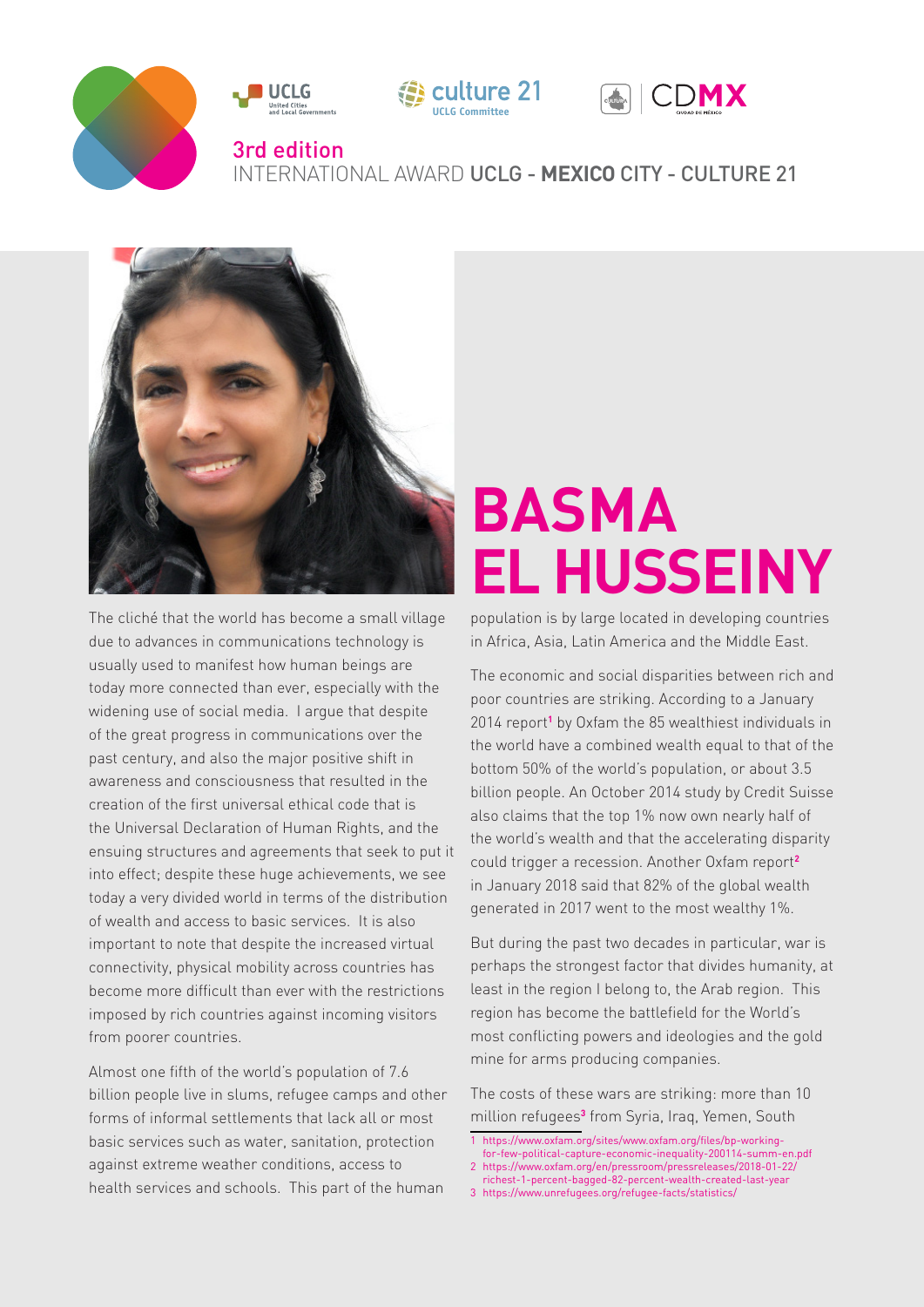







#### 3rd edition

## INTERNATIONAL AWARD UCLG - **MEXICO** CITY - CULTURE 21

Sudan and Palestine; almost 2 million dead since 2003 from Iraq, Syria, Palestine, Yemen, Libya, Egypt, Bahrain and Tunisia; hundreds of thousands of political prisoners, an unknown number of armed terrorist groups; an unknown number of foreign military bases; more than \$150 billion spent by Arab countries on armament in 2015**<sup>4</sup>** alone while more than 100 million people live under the line of poverty of \$2.5/day**<sup>5</sup>** in this oil rich region.

Economic inequality and war are in my opinion the two most eminent dangers to the future of humanity. Their costs are too expensive for humanity to bear; their impact goes far beyond the hard facts: fatalities, refugees, famines and malnutrition, illiteracy, epidemics and mortality rates, etc. The deepest and most lasting impact is depriving the human race of most of its potential for progress. The waste of human talent and intellect caused by wars and poverty is a real danger to future generations.

In all the universal efforts and discussions to mitigate the negative impact of these two factors, one most important topic gets very little attention: arts and culture. Communities that suffer from war, poverty, violence and social marginalization can easily fall into despair. They feel that no one notices their agony, and that the only relationship they can have with others is that of waiting to receive help. The ability of these communities, and the individuals in them, to create and enjoy art, puts them on the giving end of the equation. They can create something that other fellow humans might need and enjoy. They will continue to be victims of wars or economic exploitation, but they now have the power that art gives, the power to imagine a different reality than the one they live in; the power of hope.

- 4 https://www.sipri.org/sites/default/files/EMBARGO%20FS1604%20 Milex%202015.pdf
- 5 http://www.arabdevelopmentportal.com/indicator/poverty

Making the case for culture as the corner stone of social change has become a Sisyphean effort in a way. Despite the many arguments made by artists and cultural activists, often supported by real stories and evidence, it seems that the logic that poor and distraught people need art is totally incomprehensible to policy makers, politicians, economists, and above all; the media. There is a deeply rooted conviction among leaders, even the most progressive ones, that the ability of creative expression and the desire to enjoy art are exclusive to the ruling classes, and are not necessities for poor countries and communities. It is rather frustrating to witness how many times international conventions and organizations fail to recognize the significance of arts and culture as the most important fields of human activity where values and ideas are discussed, criticized, and created, and how this can help address the root causes of inequality, exclusion, violence and conflict. This failure is manifested every time an international plan or convention is announced and we find out that arts and culture is hardly mentioned, and that if it is, it comes right at the bottom of any list of topics or fields.

It is therefore paradoxical to note how artists and writers are a primary target for authoritarian regimes everywhere. If art is so unimportant, why imprison artists and ban their work? The examples are many: from Osman Kavala in Turkey to Bobi Wine in Uganda, artists and cultural activists are put behind bars, theaters and galleries are being closed and poems and songs are banned. Freedom of expression is increasingly becoming a privilege for rich people and nations. Sadly, it seems that only tyrants are able to recognize the role of arts and culture, or at least the subversive aspect of this role.

Art, in its capacity to discuss, criticize and create

http://www.unhcr.org/figures-at-a-glance.html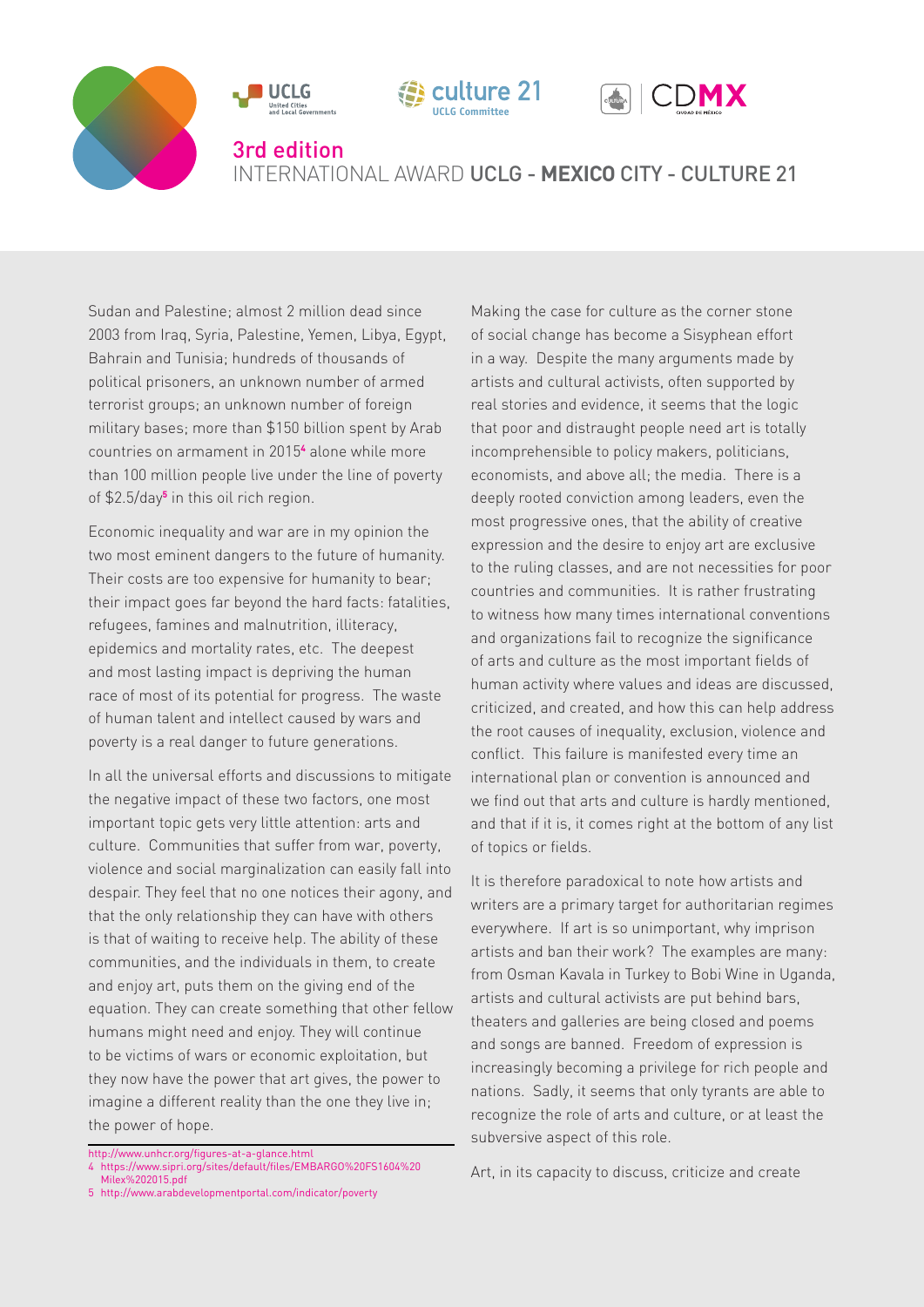







#### 3rd edition

### INTERNATIONAL AWARD UCLG - **MEXICO** CITY - CULTURE 21

ideas and values, has many roles: it gives people tools and platforms to analyze their reality, articulate concerns, express and examine doubts, form and conclude convictions and beliefs, extract substantial facts and generalize, and of course, always, enjoy life. This last role is largely overlooked in the rare cases where the role of art gets public attention. Why is life enjoyment seen as something that is not necessary for the needy and excluded, when billions of dollars are spent on its pursuit everyday by the rich?

UNESCO tried to address this shortcoming in its 2005 Convention**<sup>6</sup>** , especially in article 13 that states: "Parties shall endeavor to integrate culture in their development policies at all levels for the creation of conditions conducive to sustainable development". However, there are very few examples of successfully implementing this article among the 145 countries that ratified, accepted or accessed the convention.

More advocacy is certainly needed, not only on the top levels of policy making, but also among those we assume are "converted", colleagues from other civil society sectors, youth movements, freedom fighters, and most of all, among those whose interests we as artists and cultural activists are seeking to protect. The notion that art is a luxury for those who can afford it, deprives poor and marginalized communities of the most effective weapon they can use for social change. The money that developing countries spend on building fancy opera houses and empty national galleries in capital cities, is taken from the programs and the spaces that every slum, refugee camp and village should have to enable and promote free creative expression. This is where art plays its most essential role: to turn the difficulties

 we encounter and the horrors we witness into a genuine questioning of injustice, oppression and violence. This is also where people who suffer the most can discover joy and can regain their ability to connect with others. For people living in such communities, the majority of humanity, art is transformative, dynamic and essentially subversive.

This is not exactly a call to abandon prestigious concert halls and fancy international festivals, and go work only in slums, villages and refugee camps, but we can all recognize that such communities do exist, and acknowledge that the people who live in them have exactly the same need for, and ability of artistic expression as those who live in middle class neighborhoods and rich suburbs. In a sentence: we need Cultural Rights for all. In fact, this is what the toolkit "Culture 21 Actions" of United Cities and Local Governments very rightly promotes.

The international community has the choice of not recognizing this, but then we will have to continue to build more walls, to subscribe even more strongly to fear and conspiracy theories, and then to continue to be poorer and less safe. Poorer not only in material wealth, but as a result of depriving our societies of the wealth of art that can be created and enjoyed by those we choose to ignore, and less safe, even with all the billions spent on security measures, because safety means more than our immediate physical escape from danger. Safety also means the safety of our future as intelligent and compassionate human beings. We cannot be rich or safe unless we find the strength, deep inside ourselves, to challenge our reality and stretch our imagination to see the world we would like to live in, and create it.

<sup>6</sup> http://unesdoc.unesco.org/images/0014/001429/142919e.pdf